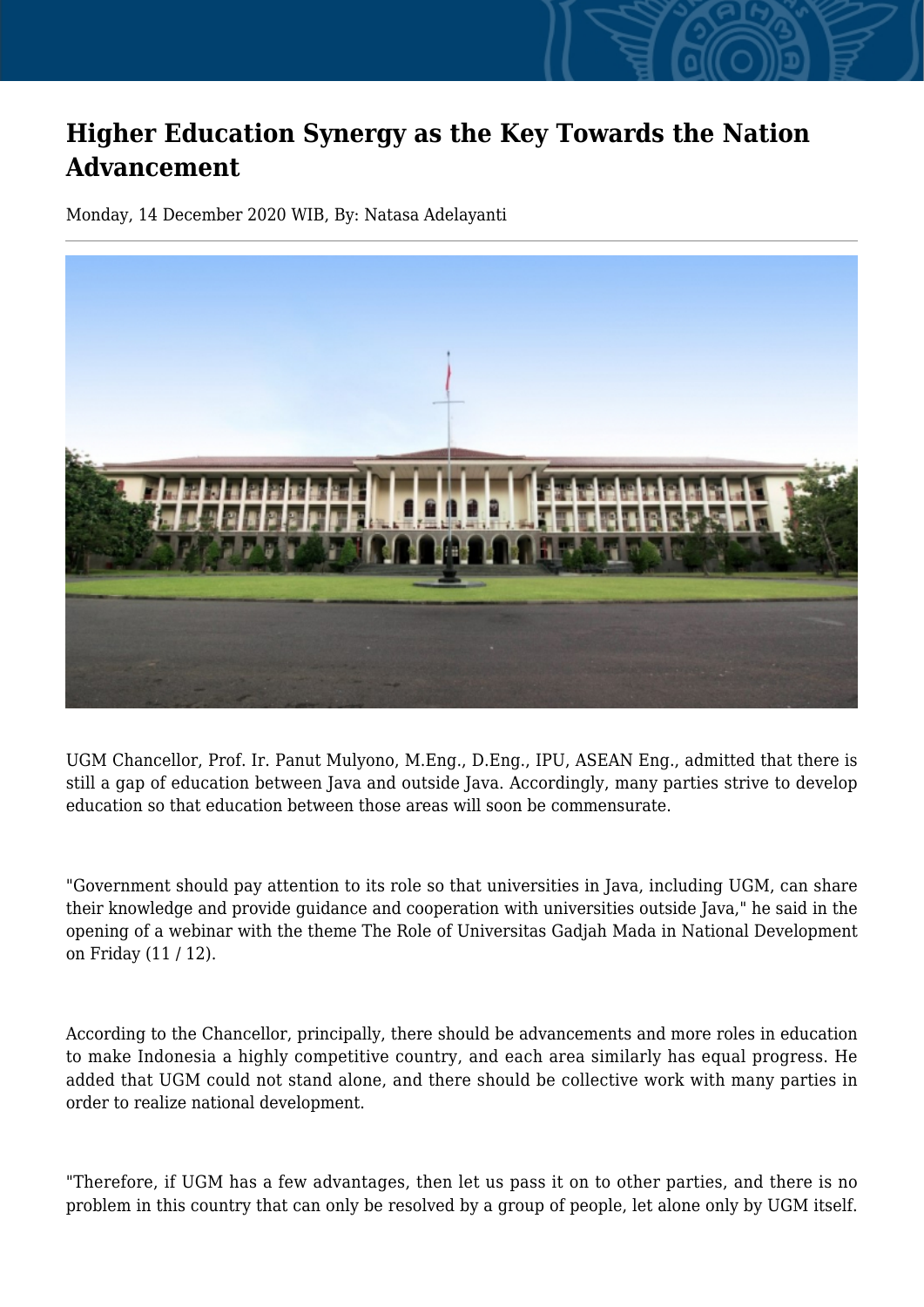So, the synergy of cooperation, giving and inviting each other is the key for our nation to progress, "he said.

During the question and answer session, the UGM Chancellor stated that he was very open to students outside Java who yearned to experience the atmosphere of education at UGM for several semesters. Besides, UGM can also conduct research with some universities from outside regions related to valuable regional potential.

The UGM Council of Professors held a webinar with the theme of the Role of Universitas Gadjah Mada in National Development as the commemoration of UGM 71st Anniversary. This online seminar presented seven speakers, namely Prof. Dr. Adri Patton, M.Si (Rector of the University of Borneo, Tarakan), Prof. Dr. Philipus Betaubun, M.T (Rector of Musamus Merauke), Dr. Ibrahim, S.Fil., M.Si (Rector of Bangka Belitung University), Prof. Dr. R. Agus Sartono, MBA (Deputy Minister for Education and Religion, Coordinating Ministry for Human Development and Culture, Kemenko PMK), Prof. Ir. Nizam, M.Sc., Ph.D., IPM., ASEAN Eng (Director General of Higher Education Ministry of Education and Culture), Dr. Ir. H. Akhsan Djalaluddin, MS (Rector of West Sulawesi University) and UGM Chancellor, Prof. Ir. Panut Mulyono, M.Eng., D.Eng., IPU, ASEAN Eng.

Agus Sartono revealed that in the period 2030-2035, Indonesia will have a demographic bonus. At the same time, there will be so many challenges for Indonesia towards a golden Indonesia.

Some of the population's challenges will increase and affect the needs for food, clothing, and shelter. Therefore, it must be planned to meet these needs, so there is no dependence on imports.

"This is such a tremendous challenge. The contribution of universities here is very real, how to outline things regarding the increasing population. Not to mention the problems regarding the increase in life expectancy which reaches 72 years and the problem of urbanization in suburban areas later on," he said.

Director-General of Higher Education, Prof. Nizam, affirmed this. According to him, several countries have missed taking advantage of the demographic bonus they have, such as Latin America, North Africa, and others, based on their experiences.

"So, this becomes homework for us. In addition, urbanization with the complexity of social problems and the shift of agrarian society to the city. Apart from the more open international trade," he said.

Therefore, Nizam expects UGM to develop itself as a public university by starting Indonesia's